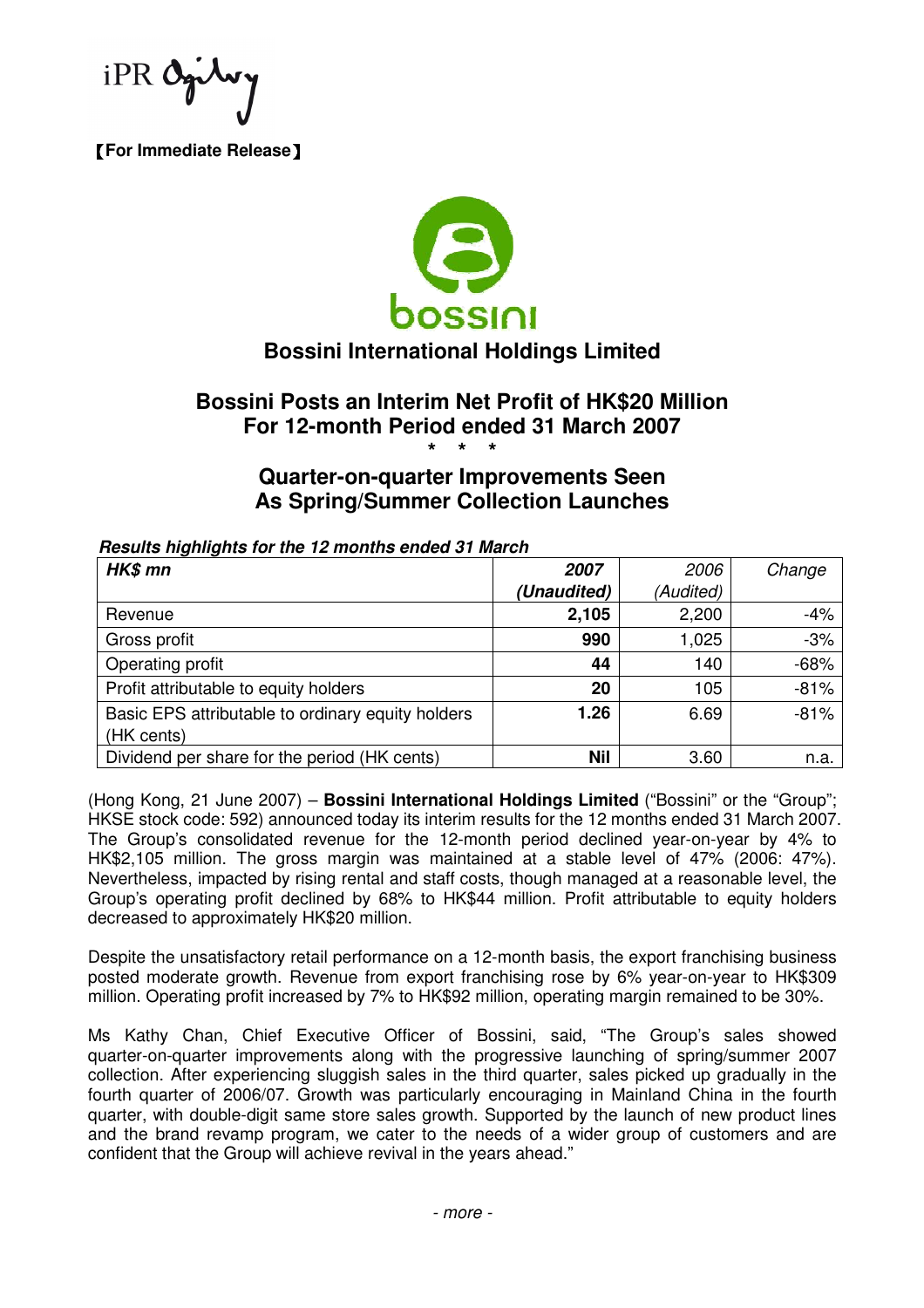Bossini Posts an Interim Net Profit of HK\$20 Million For 12-month Period ended 31 March 2007 Quarter-on-quarter Improvements Seen as Spring/Summer Collection Launches Page 2

The Group further extended its network coverage and established footprints in India and Oman. During the 12 months ended 31 March 2007, the Group's number of outlets worldwide increased by a net 25 to 1,093, covering more than 20 countries and regions as at 31 March 2007. The total retail floor space increased by 5% to 663,100 sq. ft. as at 31 March 2007.

To increase its competitiveness and rejuvenate the "bossini" brand, the Group embarked on an integrated brand revamp program to inject new family essence and values to the "bossini" brand that synchronize with its mission of caring for the needs of every family member in every aspect from product offering, shop décor to shopping experience. The Group has been receiving good market response to its brand revamp initiatives in Hong Kong. The new brand icon and redecorated outlets attracted public attention effectively. The Group will roll out this successful formula to overseas markets in phases in this calendar year, applying the new "bossini" concepts around the world and further enhancing the refreshing brand image and its market awareness.

On the product front, Bossini added three new product lines, Maternity, Baby and Youth, so to complement the new brand direction of "Understanding every family member's needs". The new product lines and licensed products launched in March 2007 have been well-received. In the next fiscal year, the Group will continue to extend and revitalize its product lines with new and innovative product designs and functional fabrics so as to stimulate consumption desire.

The outlook for the Hong Kong retail sector in the coming year looks mixed with both opportunities and challenges. The Group will continue to maintain a pragmatic expansion strategy with a strong emphasis on profitability and efficiency. With the improvement trend shown in the fourth quarter during the period, the management is confident that the Hong Kong operation has scored a turning point for further growth in the future. In order to further penetrate the mass market, four to five stores will be opened in the coming months.

The Group remains optimistic that the Mainland China operation will continue the growth momentum gained during the fourth quarter of 2006/07. To increase competitiveness, the Group will realign the "sparkle" operation to reduce operating costs, reallocate financial resources and enhance profitability. It is planned that 40 loss-making "sparkle" outlets will be closed in the coming year.

As Taiwan's retail market is expected to remain sluggish due to political and economic instability, the Group plans to close down 27 outlets in the market, reducing the total number to 84. Following appropriate network consolidation, the Group anticipates considerable improvements for its Taiwan operation in the near future.

The management expects further improvements in both Singapore and Malaysia markets. The Group will continue to expand its sales network in both areas throughout the year 2007/08. It is particularly optimistic about the progressive growth of the Malaysia operation which will look set to be profitable in the long term once the operation becomes mature. The Group plans to increase the number of shops in Malaysia from 11 to 23. Three shops will also be added in Singapore.

Having delivered moderate performance levels during the 12 months under review, the export franchising business is well prepared for steady growth for future. The Group has launched a well-received new "Youth" product line to diversify its revenue streams and customer base. It expects to expand into five new countries in the upcoming year to further bolster market presence.

"Leveraging on the successful brand revamp program, design innovation and pragmatic network expansion approach, the Group is well poised to have revitalization in its performance. In the coming year, the businesses in export franchising and Mainland China will continue to be its driving force of growth. The Group remains confident about its long-term growth potential," Ms Chan concluded.